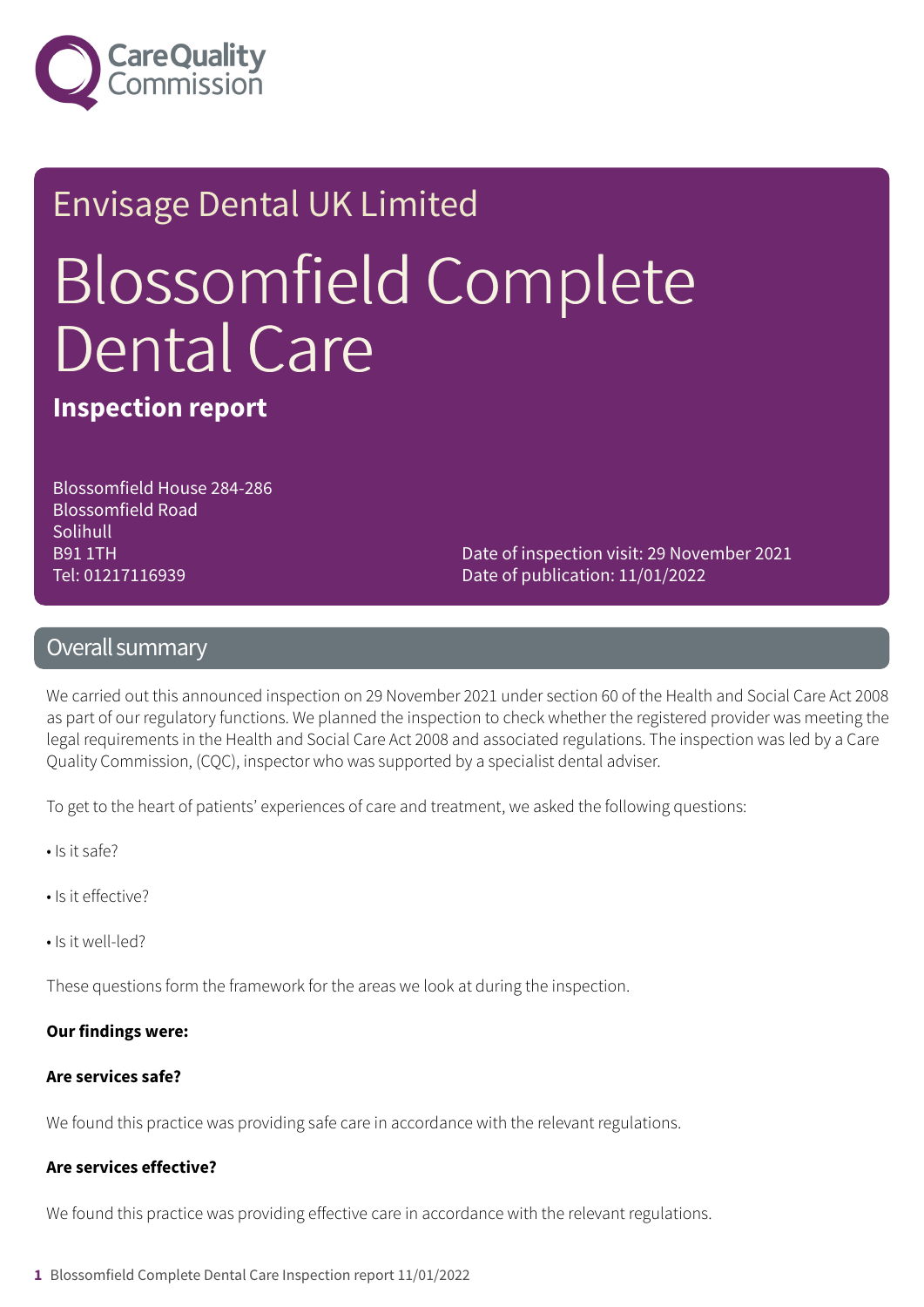## Summary of findings

### **Are services well-led?**

We found this practice was providing well-led care in accordance with the relevant regulations.

### **Background**

Blossomfield Complete Dental Care Dental Practice is in Solihull and provides private dental care and treatment for adults and children.

There is level access to the practice for people who use wheelchairs and those with pushchairs. The practice has a car park and unrestricted parking on local roads is also available.

The dental team includes three dentists, twelve dental nurses (including the practice administrator, two trainee nurses and a receptionist), one dental hygienist, six hygiene therapists, three receptionists and a practice manager. The practice has four treatment rooms.

The practice is owned by a company and as a condition of registration must have a person registered with the CQC as the registered manager. Registered managers have legal responsibility for meeting the requirements in the Health and Social Care Act 2008 and associated regulations about how the practice is run. The registered manager at Blossomfield Complete Dental Care is the Clinical Director of Envisage Dental UK Limited.

During the inspection we spoke with one dentist, one dental nurse, the practice administrator, who is also a registered nurse, two receptionists and the practice manager. We looked at practice policies and procedures and other records about how the service is managed.

The practice is open: Monday and Tuesday from 8.15am to 5.30pm.

Wednesday from 8.15am to 7.30pm, Thursday from 8.15am to 8pm, Friday from 8.15am to 3.30pm and Saturday from 9am to 1pm.

### **Our key findings were:**

- The practice appeared to be visibly clean and well-maintained.
- The provider had infection control procedures which reflected published guidance.
- Staff knew how to deal with emergencies. Appropriate medicines and life-saving equipment were available.
- The provider had systems to help them manage risk to patients and staff.
- The provider had safeguarding processes and staff knew their responsibilities for safeguarding vulnerable adults and children.
- The provider had staff recruitment procedures which reflected current legislation.
- The clinical staff provided patients' care and treatment in line with current guidelines.
- Staff treated patients with dignity and respect and took care to protect their privacy and personal information.
- Staff provided preventive care and supported patients to ensure better oral health.
- The appointment system took account of patients' needs.
- The provider had effective leadership and a culture of continuous improvement.
- Staff felt involved and supported and worked as a team.
- The provider asked staff and patients for feedback about the services they provided.
- The provider had information governance arrangements.
- **2** Blossomfield Complete Dental Care Inspection report 11/01/2022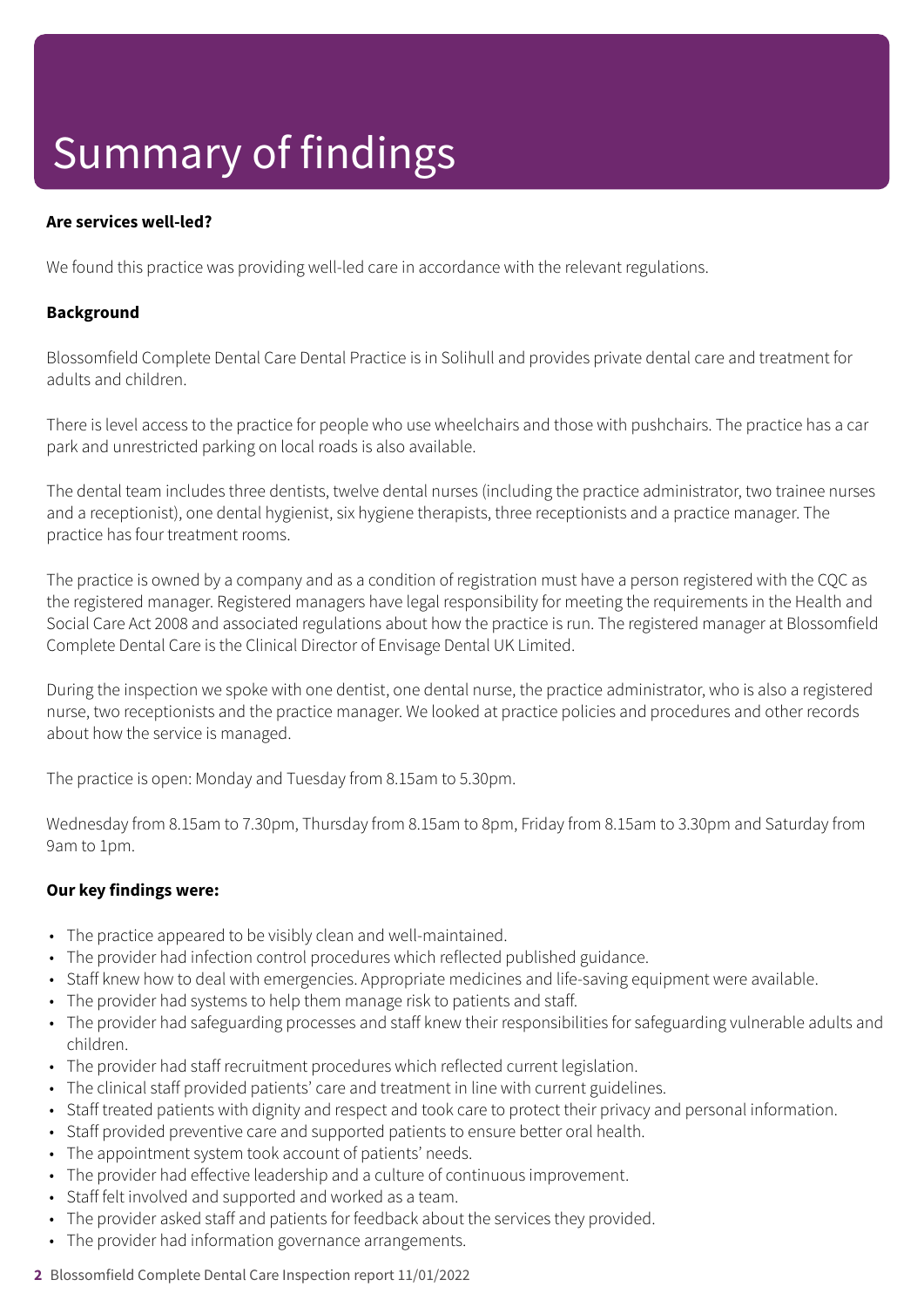## Summary of findings

There were areas where the provider could make improvements. They should:

- Take action to ensure that all the staff have received training, to an appropriate level, in the safeguarding of children and vulnerable adults.
- Take action to implement any recommendations in the practice's fire safety risk assessment and ensure ongoing fire safety management is effective.
- Improve the practice's recruitment policy and procedures to ensure accurate, complete and detailed records are maintained for all staff.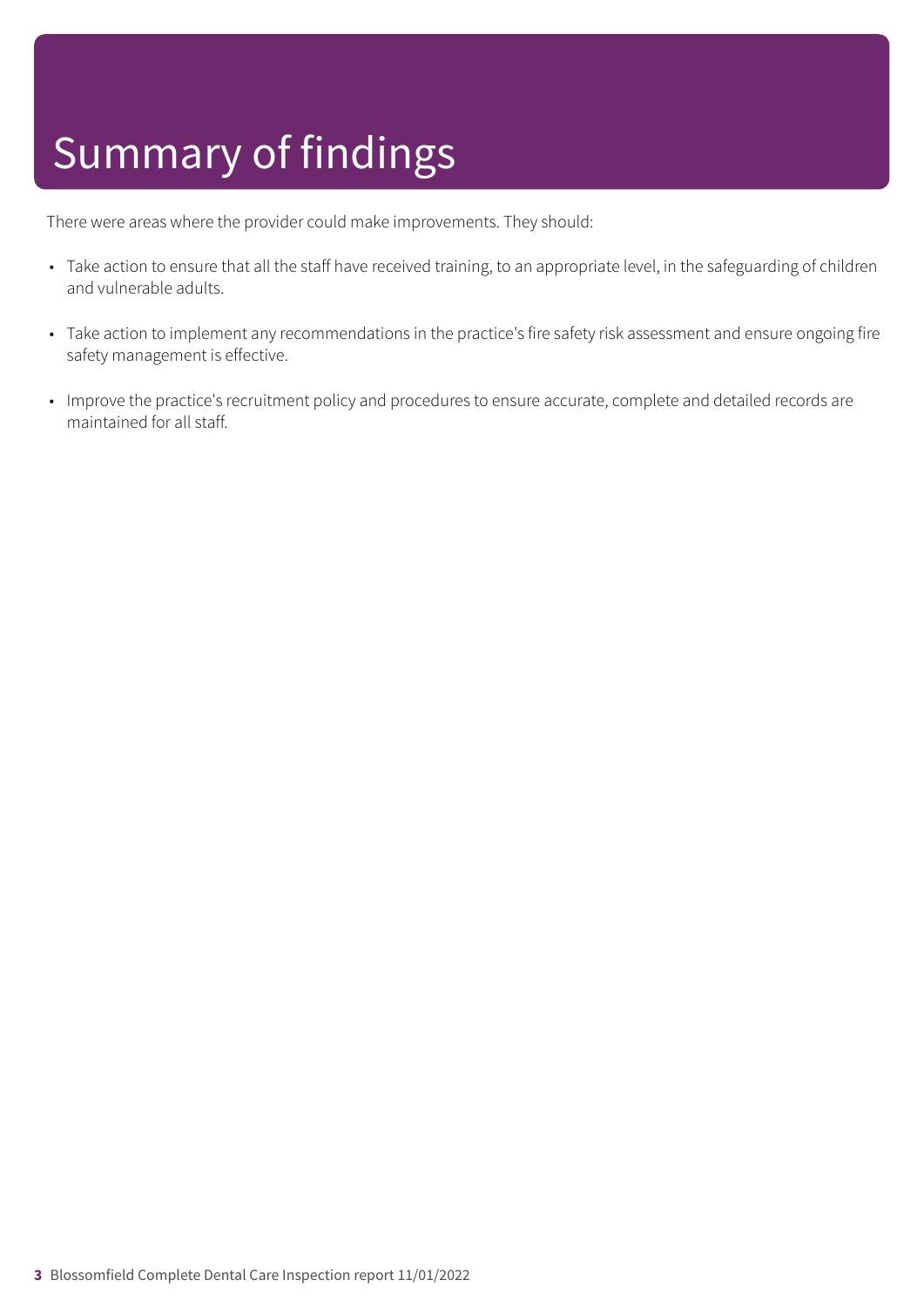## Summary of findings

### The five questions we ask about services and what we found

We asked the following question(s).

| Are services safe?            | No action $\sqrt{}$ |  |
|-------------------------------|---------------------|--|
| Are services effective?       | No action $\sqrt{}$ |  |
| <b>Are services well-led?</b> | No action $\sqrt{}$ |  |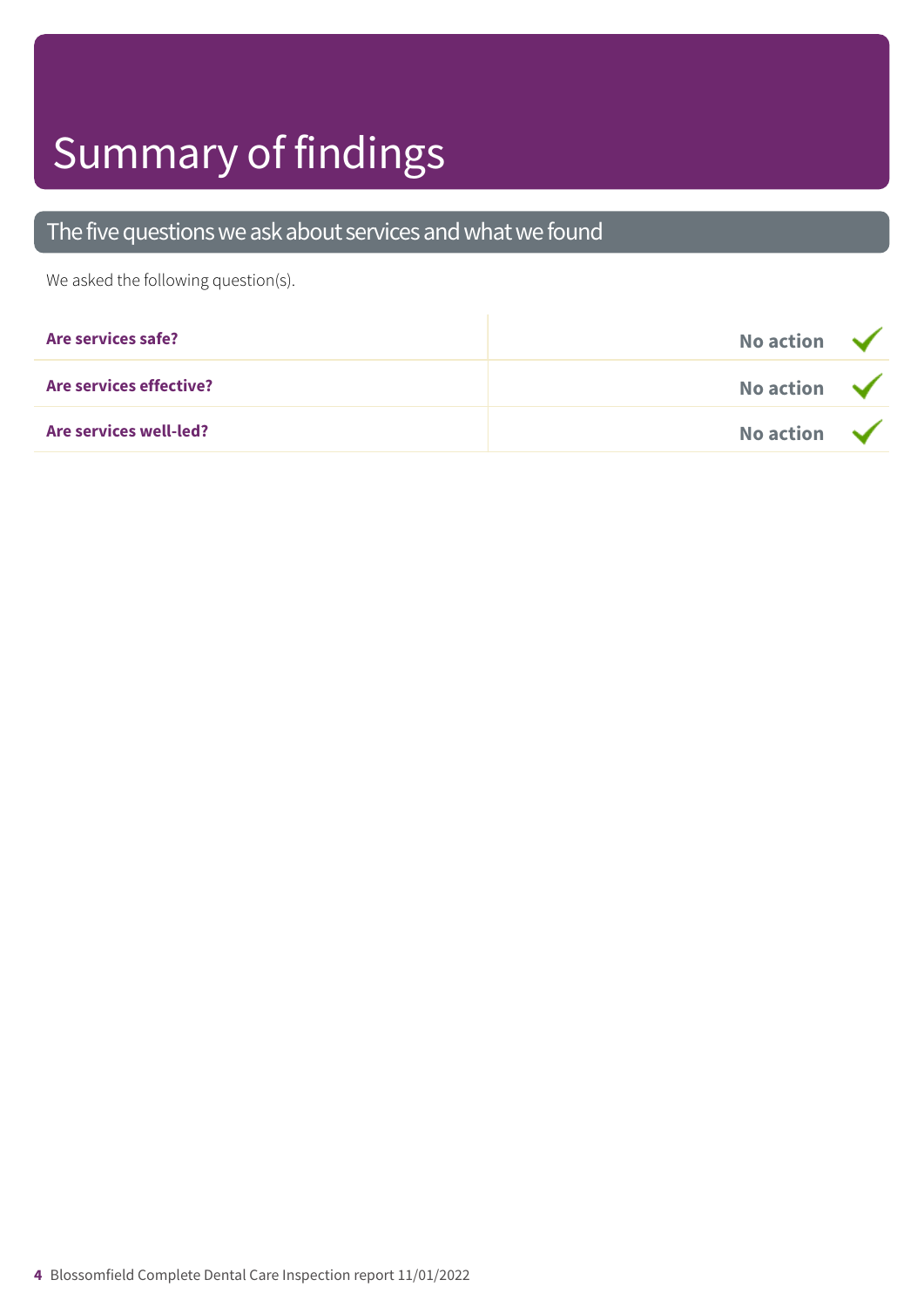### **Our findings**

We found this practice was providing safe care in accordance with the relevant regulations.

### **Safety systems and processes, including staff recruitment, equipment and premises and radiography (X-rays)**

Staff had clear systems to keep patients safe.

Staff knew their responsibilities if they had concerns about the safety of children, young people and adults who were vulnerable due to their circumstances. The provider had safeguarding policies and procedures to provide staff with information about identifying, reporting and dealing with suspected abuse. These were available in paper format on display in the staff room and reception area and were available on the practice's compliance portal on each computer. The practice's safeguarding policies also gave staff information to assist them to identify adults that were in other vulnerable situations for example, those who were known to have experienced modern-day slavery or female genital mutilation.

The practice manager was the safeguarding lead. Staff were aware that the practice manager was the first point of contact should they have any safeguarding concerns. The practice manager had downloaded the NHS safeguarding application on their phone. This gave up to date information about safeguarding, including contact details for safeguarding authorities, both locally and out of the area. We saw evidence that the majority of staff had received safeguarding training. We were told that following this inspection evidence would be provided to demonstrate that all staff were up to date with this training but did not receive this information. Staff knew about the signs and symptoms of abuse and neglect and how to report concerns.

The provider had a system to highlight vulnerable patients and patients who required other support such as with mobility or communication, within dental care records.

The provider had an infection prevention and control policy and procedures which were reviewed and updated at least annually or more frequently if required. They followed guidance in The Health Technical Memorandum 01-05: Decontamination in primary care dental practices, (HTM 01-05), published by the Department of Health and Social Care. Staff completed infection prevention and control training and received updates as required. Effective standard operating procedures and measures had been implemented to reduce the spread of Covid-19. Air filtration was in place to reduce the fallow time following completion of an aerosol generating procedure.

The provider had arrangements for transporting, cleaning, checking, sterilising and storing instruments in line with HTM 01-05. The records showed equipment used by staff for cleaning and sterilising instruments was validated, maintained and used in line with the manufacturers' guidance. Ultrasonic cleaners were scheduled for routine maintenance. The provider had suitable numbers of dental instruments available for the clinical staff and measures were in place to ensure they were decontaminated and sterilised appropriately. Staff were aware that the practice administrator, who was also a registered dental nurse, was the infection control lead and was responsible for completing six monthly infection prevention and control audits. The latest audit completed in June 2021 showed the practice was meeting the required standards.

The staff had systems in place to ensure that patient-specific dental appliances were disinfected prior to being sent to a dental laboratory and before treatment was completed.

We saw staff had procedures to reduce the possibility of Legionella or other bacteria developing in the water systems, in line with a risk assessment which was completed in April 2017. All recommendations in the assessment had been actioned and records of water testing and dental unit water line management were maintained. The risk assessment had been reviewed by staff at the practice in March 2021. Logs were kept of water temperatures. Air conditioning units had been serviced in September 2021.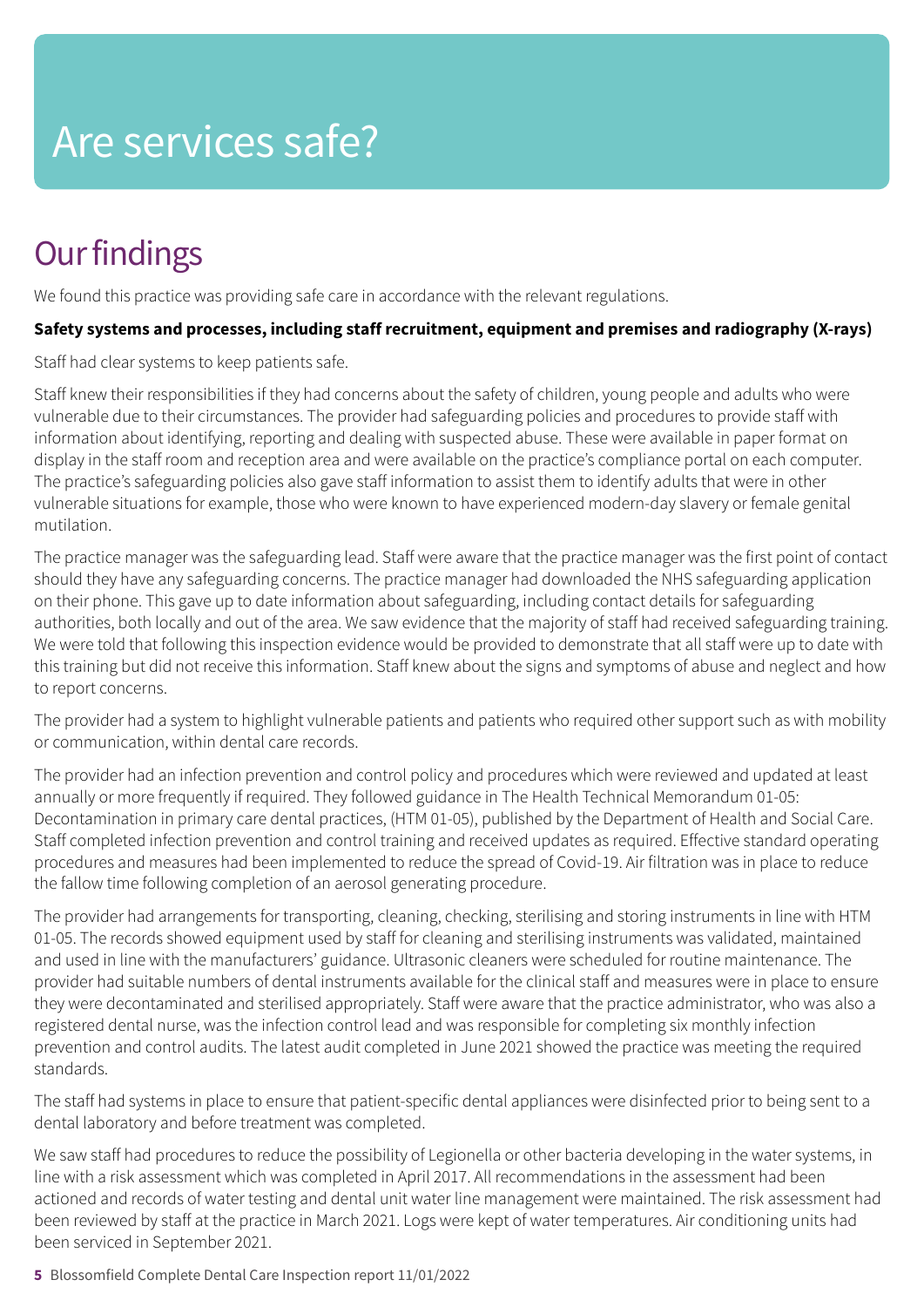We saw effective cleaning schedules to ensure the practice was kept clean. When we inspected, we saw the practice was visibly clean.

The provider had policies and procedures in place to ensure clinical waste was segregated and stored appropriately in line with guidance. The waste acceptance audit seen was dated 24 November 2021, consignment notes were available and clinical waste was securely stored in a locked waste receptacle.

The provider had a Whistleblowing policy. Staff felt confident they could raise concerns without fear of recrimination. Both internal and external contacts were recorded on the policy should staff wish to report any issues or concerns. Staff told us that the practice manager and administrator were both helpful and approachable and staff would always raise any concerns or queries with them in the first instance.

The dentists used dental dam in line with guidance from the British Endodontic Society when providing root canal treatment.

The provider had a recruitment policy and procedure to help them employ suitable staff. Human resource staff from the provider's head office completed the job advertisement and initial application shortlisting, the remaining recruitment processes were completed at the practice. Human resource staff could provide support to the practice if required. On the day of inspection, we were given a matrix detailing staff recruitment information, and we looked at three staff recruitment records. These did not demonstrate that the provider had followed their recruitment processes on each occasion. Staff recruitment records did not have all of the information that Schedule 3 of the Health and Social Care Act 2008 Regulations say they should. For example, satisfactory evidence of conduct in previous employment concerned with the provision of services relating to health and social care or children or vulnerable adults.

Disclosure and barring service (DBS) checks were completed for all staff. We saw that a risk assessment was in place regarding DBS checks and were told that all long-term staff were in the process of having their DBS checks renewed.

We observed that clinical staff were qualified and registered with the General Dental Council and had professional indemnity cover.

Staff ensured facilities and equipment were safe, and that equipment was maintained according to manufacturers' instructions, including electrical appliances. An electrical fixed wire safety check had been completed in June 2021 with a satisfactory outcome. Portable electrical appliances were checked by an external professional every two years and certification was available to demonstrate this. Visual checks were completed on electrical appliances but there was no documentary evidence to demonstrate this.

A fire risk assessment had been carried out in line with the legal requirements by external professionals in April 2019. We were told that actions had been taken to address issues identified and a copy of the action plan was forwarded to demonstrate actions taken. We saw that action was required to address one issue identified. The provider had contacted the landlord of the premises regarding this action. An in-house risk assessment had been completed in September 2021 and was to be reviewed annually. We saw there were fire extinguishers and fire detection systems throughout the building and fire exits were kept clear. A fire checklist detailed actions to be taken and dates due, for example fire risk assessments and weekly fire checks. Logs were kept of other checks completed such as weekly checks of the emergency lighting, fire extinguishers, fire exits and fire alarms. The last fire drill had been completed in June 2021. Staff had undertaken fire safety training and a number of staff were designated fire marshals and had completed appropriate training. Servicing of fire safety equipment was completed regularly; emergency lighting was booked for service in December 2021.

The practice had arrangements to ensure the safety of the X-ray equipment and we saw the required radiation protection information was available. Evidence was available to demonstrate that routine quality assurance measures on intra-oral equipment was carried out every three years.

We saw evidence the dentists justified, graded and reported on the radiographs they took. The provider carried out radiography audits every year following current guidance and legislation.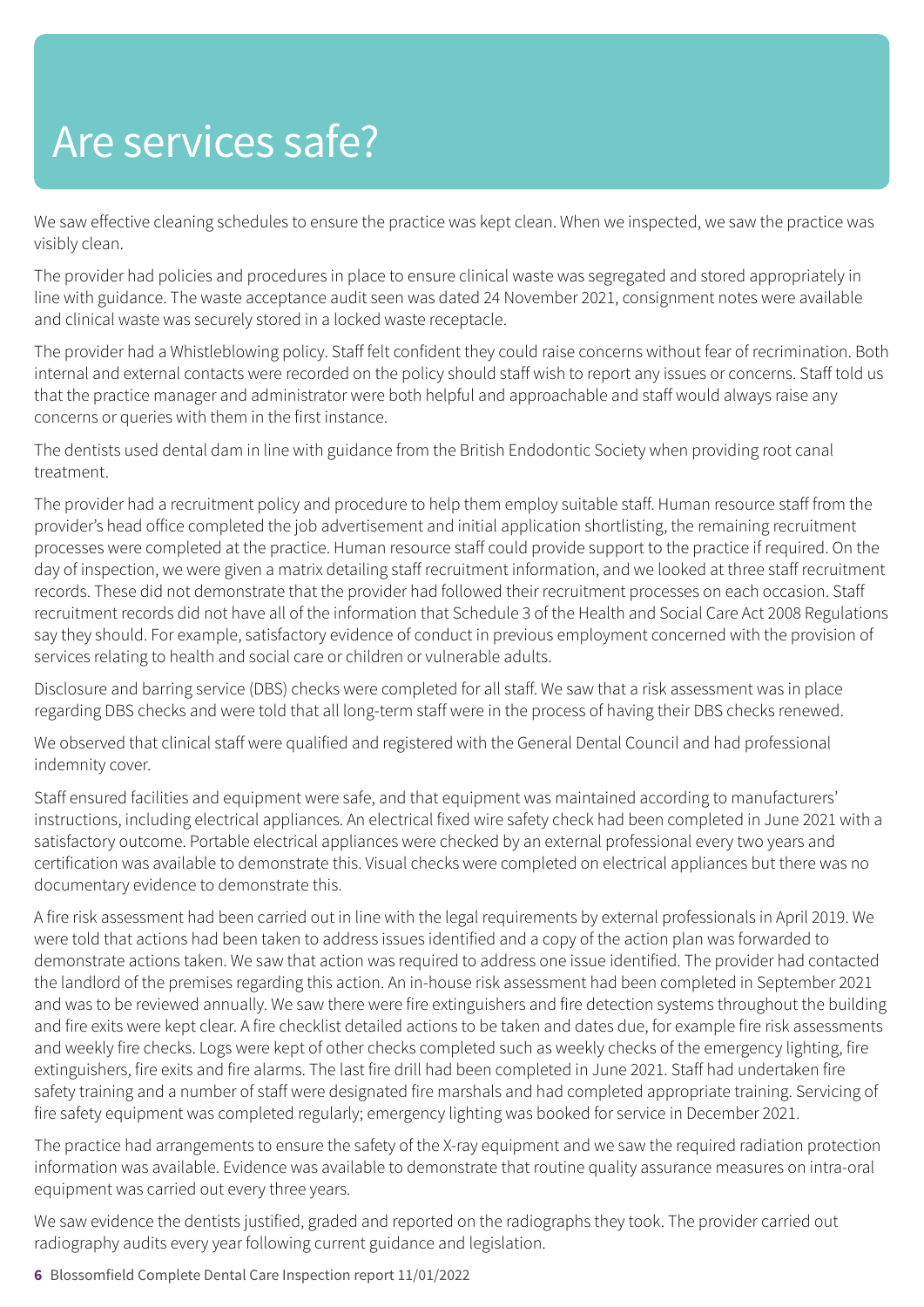Clinical staff completed continuing professional development in respect of dental radiography and training certificates were seen demonstrating this.

### **Risks to patients**

The provider had implemented systems to assess, monitor and manage risks to patient safety.

The practice's health and safety policies, procedures, business continuity plan and risk assessments were reviewed regularly to help manage potential risk. The provider had current employer's liability insurance which was on display in the reception area.

We looked at the practice's arrangements for safe dental care and treatment. The staff followed the relevant safety regulation when using needles and other sharp dental items. A sharps risk assessment had been undertaken and was updated annually.

The provider had a system in place to ensure clinical staff had received appropriate vaccinations, including vaccination to protect them against the Hepatitis B virus, and that the effectiveness of the vaccination was checked. A risk assessment was in place for staff who were non responders to the vaccination. Two part-time staff had not provided appropriate information to demonstrate immunity to the virus, the practice manager confirmed that this information would be obtained immediately.

A policy regarding sepsis was available for staff, and discussions were held at practice meetings to update staff. Sepsis prompts for staff and patient information posters were displayed in the waiting room and in the patient information folder. This helped ensure staff made triage appointments effectively to manage patients who presented with a dental infection and where necessary referred patients for specialist care.

Staff knew how to respond to a medical emergency and had completed training in emergency resuscitation and basic life support every year.

Emergency equipment and medicines were available as described in recognised guidance. We found staff kept records of their checks of these to make sure they were available, within their expiry date, and in working order. Two clear face masks for self-inflating bags were out of date for safe use, however replacement items were ordered on the day of inspection.

A dental nurse worked with the dentists, the dental hygienists and the hygiene therapists when they treated patients in line with General Dental Council Standards for the Dental Team. A risk assessment was in place for when the dental hygienists and hygiene therapists worked without chairside support.

The provider had risk assessments to minimise the risk that can be caused from substances that are hazardous to health. A control of substances hazardous to health (COSHH) folder was available which detailed all COSHH products in use at the practice with risk assessments and material safety data sheets available for each product. A separate folder was available with information for cleaning products in use, this was kept by the external cleaner employed by the practice.

The gloves available for use by staff were not natural latex free. To reduce the risk of allergic reaction, the practice should not use natural latex rubber products.

The practice very occasionally used locum or agency staff. We were told that these staff received an induction to ensure they were familiar with the practice's procedures. A shorter version of the practice's induction would be used but this had not been documented previously. The practice manager confirmed that should the need arise to use agency or locum staff in the future, the induction process would be documented.

### **Information to deliver safe care and treatment**

Staff had the information they needed to deliver safe care and treatment to patients.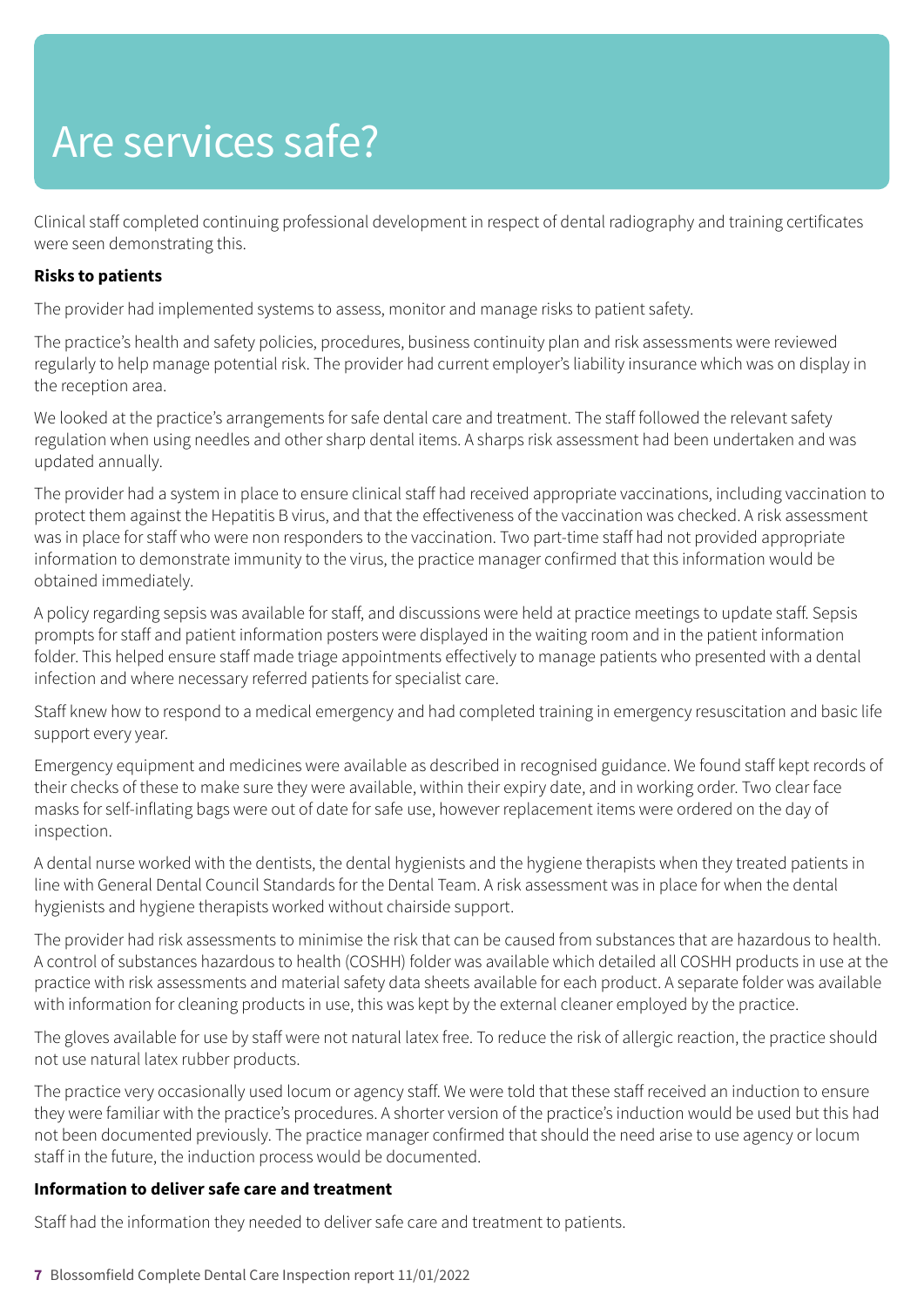We discussed with the dentist how information to deliver safe care and treatment was handled and recorded. We looked at dental care records with clinicians to confirm our findings and observed that individual records were typed and managed in a way that kept patients safe. Dental care records we saw were complete, legible, were kept securely and complied with General Data Protection Regulation requirements.

The provider had systems for referring patients with suspected oral cancer under the national two-week wait arrangements. These arrangements were initiated by National Institute for Health and Care Excellence to help make sure patients were seen quickly by a specialist.

### **Safe and appropriate use of medicines**

The provider had systems for appropriate and safe handling of medicines.

There was a stock control system of medicines which were held on site. This ensured that medicines did not pass their expiry date and enough medicines were available if required.

The dentists were aware of current guidance with regards to prescribing medicines.

Antimicrobial prescribing audits were carried out annually. The most recent audit completed in November 2021 indicated the dentists were following current guidelines.

### **Track record on safety, and lessons learned and improvements**

The provider had implemented systems for reviewing and investigating when things went wrong. There were comprehensive risk assessments in relation to safety issues. Staff monitored and reviewed incidents. This helped staff to understand risks which led to effective risk management systems in the practice as well as safety improvements.

We were told that in the previous 12 months there had been no safety incidents. Systems were in place to ensure that safety incidents could be investigated, documented and discussed with the rest of the dental practice team to prevent such occurrences happening again.

The provider had a system for receiving and acting on safety alerts. Alerts were sent to the practice by staff from the provider's head office using the compliance system. Relevant alerts had been printed off and discussed with staff. Alerts had been shared with the team and acted upon if required. Various methods were being used to communicate with staff regarding external safety events and patient and medicine safety alerts including email, a huddle meeting and a private social media group communication.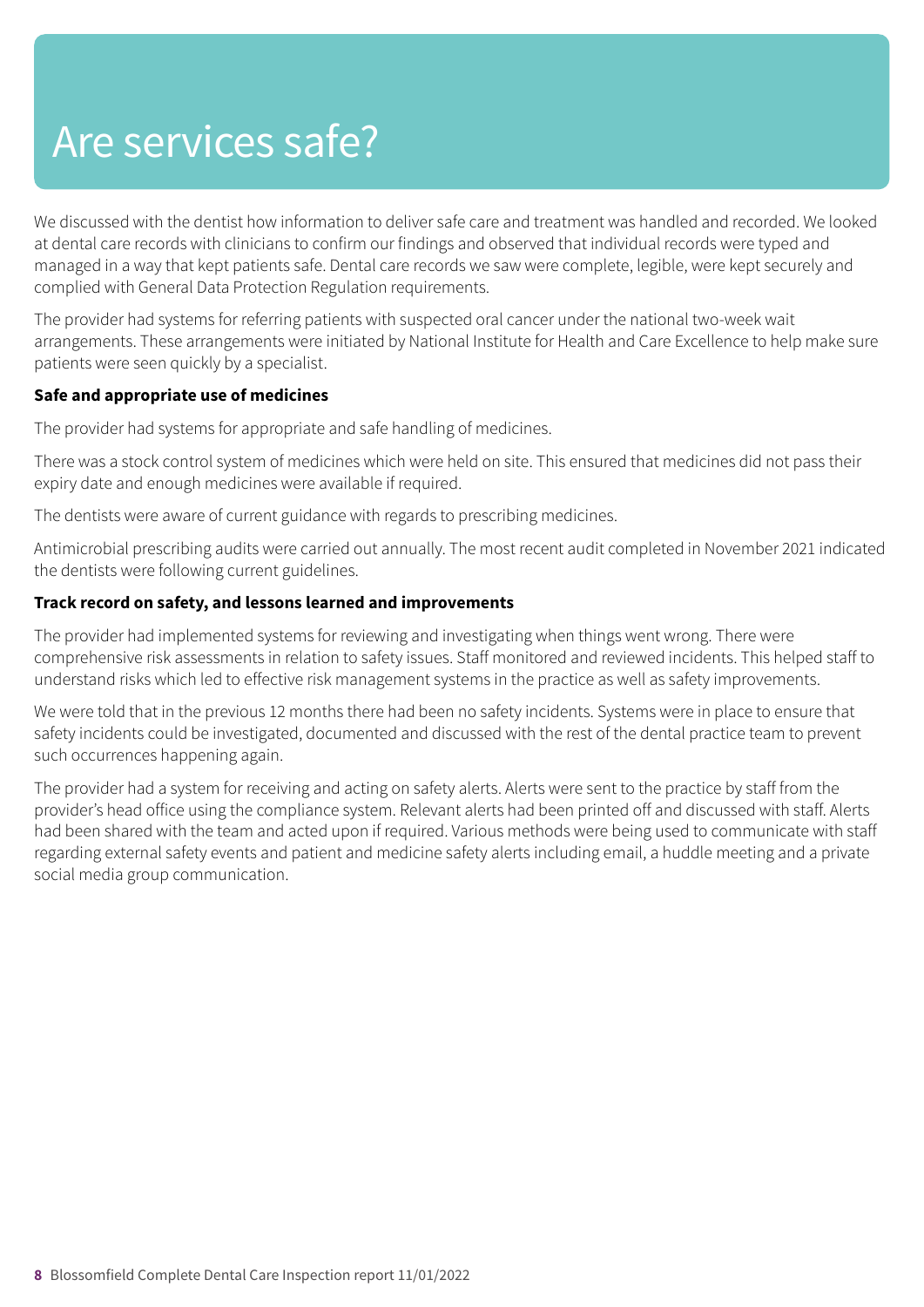## Are services effective?

(for example, treatment is effective)

### **Our findings**

We found this practice was providing effective care in accordance with the relevant regulations.

### **Effective needs assessment, care and treatment**

The practice had systems to keep dental professionals up to date with current evidence-based practice. We saw clinicians assessed patients' needs and delivered care and treatment in line with current legislation, standards and guidance supported by clear clinical pathways and protocols.

Patient records demonstrated that a comprehensive assessment was completed to establish patients' individual needs and preferences. They were given information and an explanation as to the purpose of the appointment. Details of any treatment including costs were discussed and treatment plans available, this was evidenced in patient records.

All treatment rooms, reception and waiting areas and an accessible toilet were located on the ground floor for ease of access to those patients who were unable to access stairs. The practice had access to translation services to assist those who did not speak or understand English. A hearing loop was also available for those with hearing difficulties and a Braille keyboard could be accessed for those who were visually impaired. This helped to ensure that patients were able to understand the information given regarding their care and treatment. Information could be provided in large print if required.

Out of hours contact details were available to patients on the practice website, telephone answerphone message and in the window of the practice.

The practice offered dental implants. These were placed by the clinical lead at the practice who had undergone appropriate post-graduate training in the provision of dental implants. We saw the provision of dental implants was in accordance with national guidance.

Staff had access to intra-oral cameras to enhance the delivery of care.

### **Helping patients to live healthier lives**

The practice provided preventive care and supported patients to ensure better oral health in line with the Delivering Better Oral Health toolkit.

The clinicians where applicable, discussed smoking, alcohol consumption and diet with patients during appointments. Staff were aware of local schemes which supported patients to live healthier lives, for example, local stop smoking services. They directed patients to these schemes when appropriate.

The dentist described to us the procedures they used to improve the outcomes for patients with gum disease. This involved providing patients with preventative advice, taking plaque and gum bleeding scores and recording detailed charts of the patient's gum condition.

Records showed patients with severe gum disease were recalled at more frequent intervals for review and to reinforce home care preventative advice.

### **Consent to care and treatment**

Staff obtained either written or verbal consent to care and treatment in line with legislation and guidance.

The practice team understood the importance of obtaining and recording patients' consent to treatment. The dentists gave patients information about treatment options and the risks and benefits of these, so they could make informed decisions. We saw this documented in patients' records. The practice had systems in place to help those patients understand the information provided to them in order to give informed consent.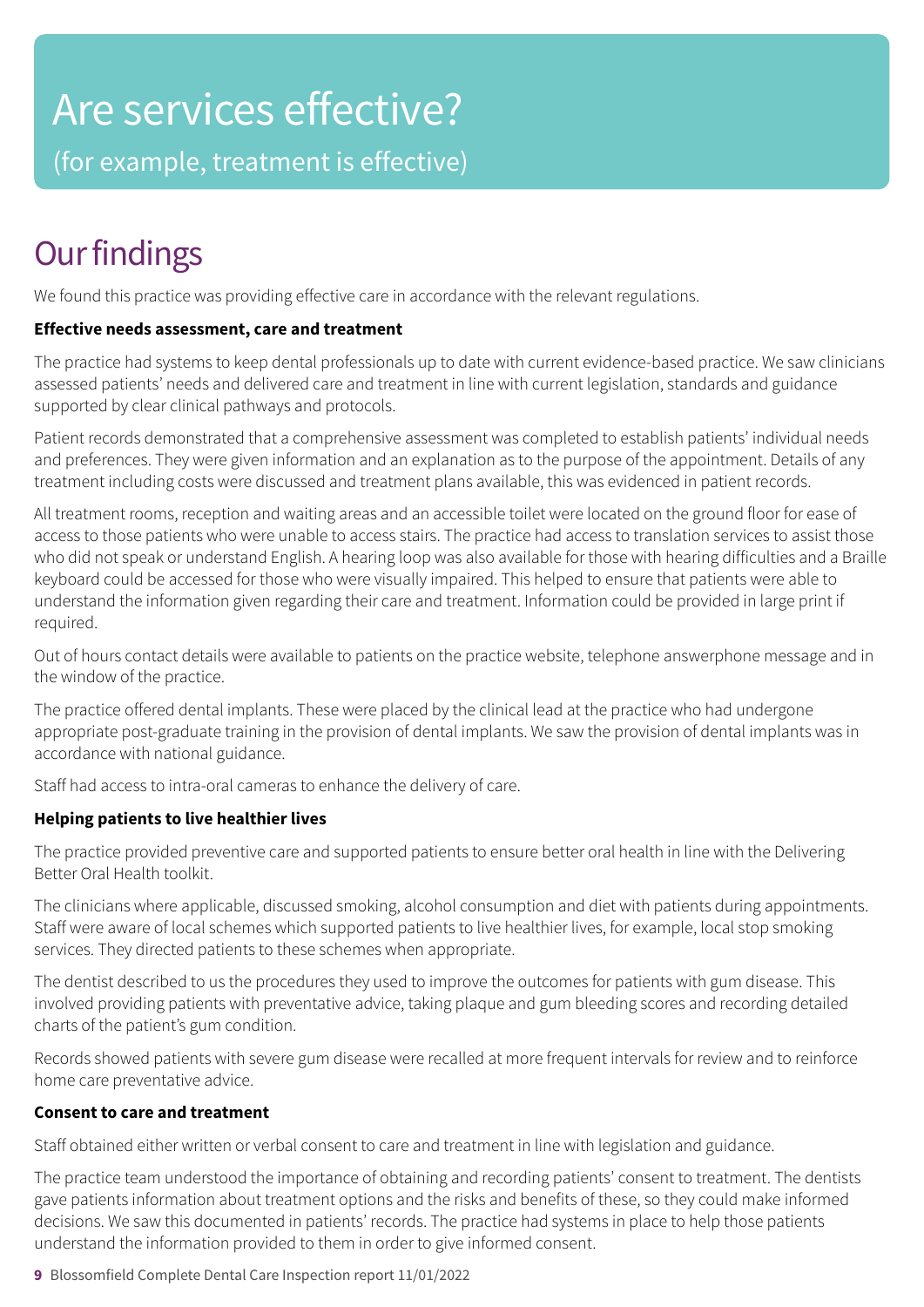## Are services effective?

### (for example, treatment is effective)

Staff understood their responsibilities under the Mental Capacity Act 2005 when treating adults who might not be able to make informed decisions and Gillick competence, by which a child under the age of 16 years of age may give consent for themselves in certain circumstances. Staff were aware of the need to consider this when treating young people under 16 years of age.

Staff described how they involved patients' relatives or carers when appropriate and made sure they had enough time to explain treatment options clearly.

### **Monitoring care and treatment**

The practice kept detailed dental care records containing information about the patients' current dental needs, past treatment and medical histories. The dentists assessed patients' treatment needs in line with recognised guidance.

The provider had quality assurance processes to encourage learning and continuous improvement. Staff kept records of the results of these audits, the resulting action plans and improvements.

### **Effective staffing**

Staff had the skills, knowledge and experience to carry out their roles. Staff had access to internal and external training including discussions during practice meetings. The company had also paid for staff subscription to a service that provided online continuous professional development training courses.

Staff new to the practice staff had an orientation to the practice on the day they commenced employment. New dental nurses, including trainees shadowed a senior nurse. Tasks completed included working on reception, completing decontamination processes and providing chairside assistance in the treatment rooms. New staff were assigned a mentor to give advice and guidance. We were told that the learning process was tailored to the individual staff member and could be extended if required. Policies and procedures were available using the practice's compliance system. Staff recorded when they had read these policies, new staff were required to read policies as part of the induction process. Probationary reviews were held regularly, sometimes as often as weekly. However, we were told that these meetings were not recorded but would be going forward.

We confirmed clinical staff completed the continuing professional development required for their registration with the General Dental Council.

### **Co-ordinating care and treatment**

Staff worked together and with other health and social care professionals to deliver effective care and treatment.

The dentists confirmed they referred patients to a range of specialists in primary and secondary care for treatment the practice did not provide.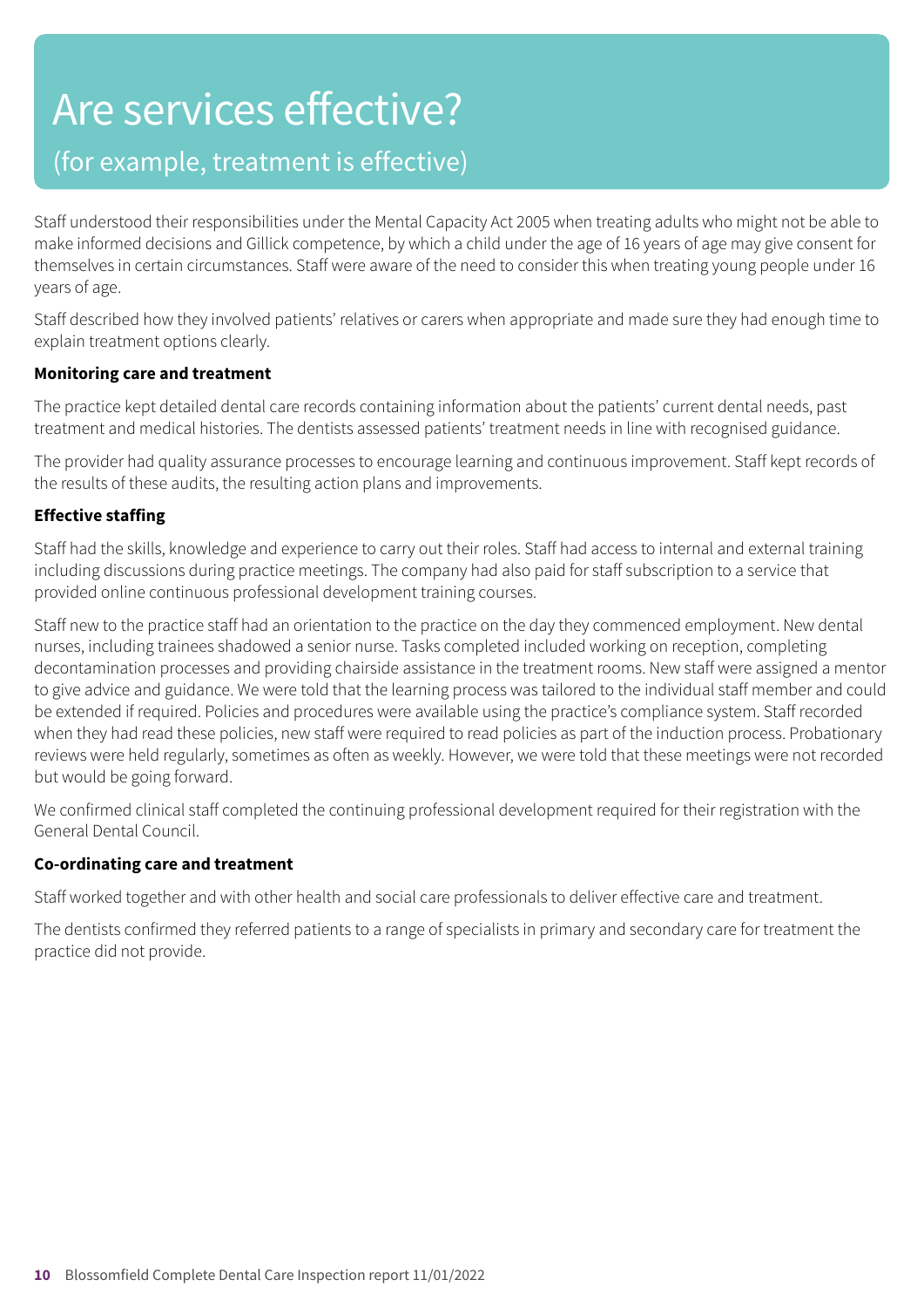## Are services well-led?

### **Our findings**

We found this practice was providing well-led care in accordance with the relevant regulations.

The practice demonstrated a transparent and open culture in relation to people's safety. There was strong leadership and emphasis on continually striving to improve. The information and evidence presented during the inspection process was clear and well documented. They could show how they delivered high-quality sustainable services and demonstrated improvements over time.

### **Leadership capacity and capability**

We found leaders had the capacity, values and skills to deliver high-quality, sustainable care.

Leaders were knowledgeable about issues and priorities relating to the quality and future of the service. They understood the challenges and were addressing them.

Leaders at all levels were visible and approachable. Staff told us they worked closely with them to make sure they prioritised compassionate and inclusive leadership.

We saw the provider had effective processes to develop leadership capacity and skills, including planning for the future leadership of the practice.

The provider had a strategy for delivering the service which was in line with health and social priorities across the region. Staff planned the services to meet the needs of the practice population.

### **Culture**

The practice had a culture of high-quality sustainable care.

Staff stated they felt respected, supported and valued and told us that everyone worked well together as a strong cohesive team. They were proud to work in the practice.

Staff discussed their training needs at an annual appraisal and one to one meetings. They also discussed learning needs, general wellbeing and aims for future professional development. Appraisal meetings were slightly overdue. However, the practice manager had completed some and had arranged other appraisal meetings with staff. Regular one to one meetings were also held, the practice manager had recently started to record brief details of these meetings for follow up if required.

Staff had access to online training which was paid for by the provider. We were told that staff were encouraged to complete training and prompted to ensure their continuing professional development was kept up to date. The practice's compliance system alerted staff when training was due for update/completion. The practice manager also reminded staff when training was due.

We were told that systems were in place to deal with staff poor performance and support could be provided by head office human resource staff if required.

The provider was aware of and had systems to ensure compliance with the requirements of the Duty of Candour. Duty of candour information was available for staff and patients. Staff discussed the reporting of incidents and complaints following duty of candour principles.

### **Governance and management**

Staff had clear responsibilities, roles and systems of accountability to support good governance and management.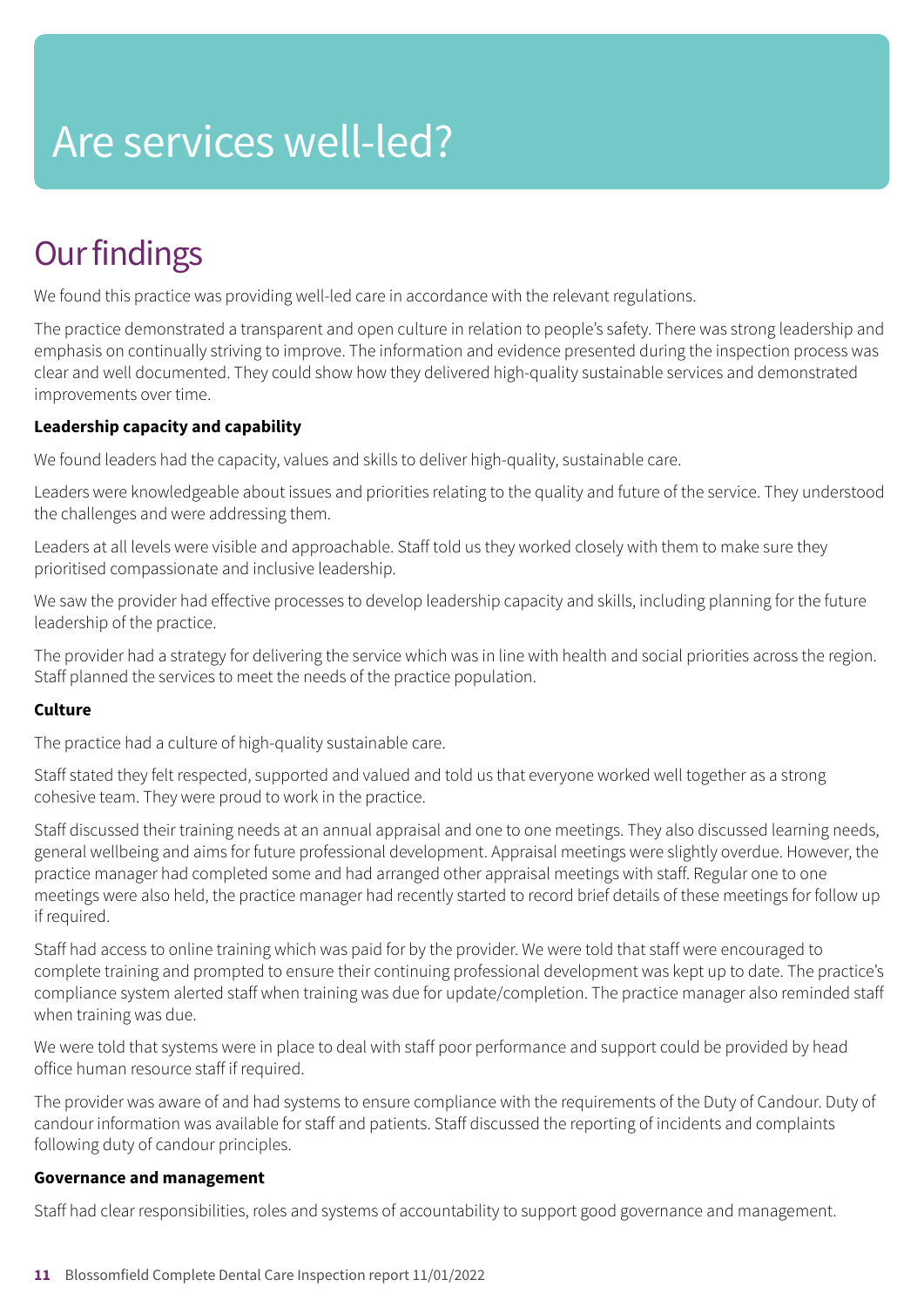## Are services well-led?

The clinical lead and practice manager had overall responsibility for the management and clinical leadership of the practice. The practice manager was responsible for the day to day running of the service. Staff knew the management arrangements and their roles and responsibilities.

The provider had a system of clinical governance in place which included policies, protocols and procedures that were accessible to all members of staff and were reviewed on a regular basis. Staff had completed data security training. Computerised records were password protected; the company aimed to move to paperless records in the near future. Any paper records currently held at the practice were securely stored.

The practice was part of a corporate group which had a support centre where teams including human resources, finance and clinical support services were based. These teams were available to offer support, advice and updates to the practice when required.

We saw there were clear and effective processes for managing risks, issues and performance.

### **Appropriate and accurate information**

Staff acted on appropriate and accurate information.

Quality and operational information, for example surveys, audits and external body reviews were used to ensure and improve performance. Performance information was combined with the views of patients.

The provider had information governance arrangements and staff were aware of the importance of these in protecting patients' personal information.

### **Engagement with patients, the public, staff and external partners**

Staff involved patients, staff and external partners to support the service.

The provider used surveys and encouraged verbal comments to obtain staff and patients' views about the service. A receptionist sent weekly 'working feedback' questionnaires to patients who had visited the practice the previous week. Responses received were generally positive, and any neutral or negative feedback was discussed with the patient. Issues for improvement had been documented and put in the practice 'improvement jar' ready for review and action. We saw examples of suggestions from patients the practice had acted on. For example, chairs with arms had been made available in the waiting room in addition to the sofas. These had been requested by patients with mobility difficulties who said that they would benefit from these.

Paper patient satisfaction surveys were also available in the waiting area for patients to complete if they wished.

A summary of the feedback was recorded in the patient information folder in the waiting room. This recorded that between 1 March 2021 and 27 November 2021, the practice received an average score of 96% giving them a five-star rating. At the time of our inspection the practice had scored five out of a possible five stars from a total of thirty-five online reviews.

The provider gathered feedback from staff through meetings, surveys, and informal discussions. Staff told us that they were encouraged to leave any suggestions for change or other feedback, anonymously if preferred, in a jar in the staff room. Staff said that although they were able to leave comments in this manner, they felt confident and able to discuss any issues or concerns with the practice manager. Staff told us about the 'huddle' meetings which were held to discuss urgent information as needed. These would be followed up with full practice meetings if required. Information was also forwarded to staff by email or using the practice private social media group.

### **Continuous improvement and innovation**

The provider had systems and processes for learning, continuous improvement and innovation.

The practice was also a member of a good practice certification scheme.